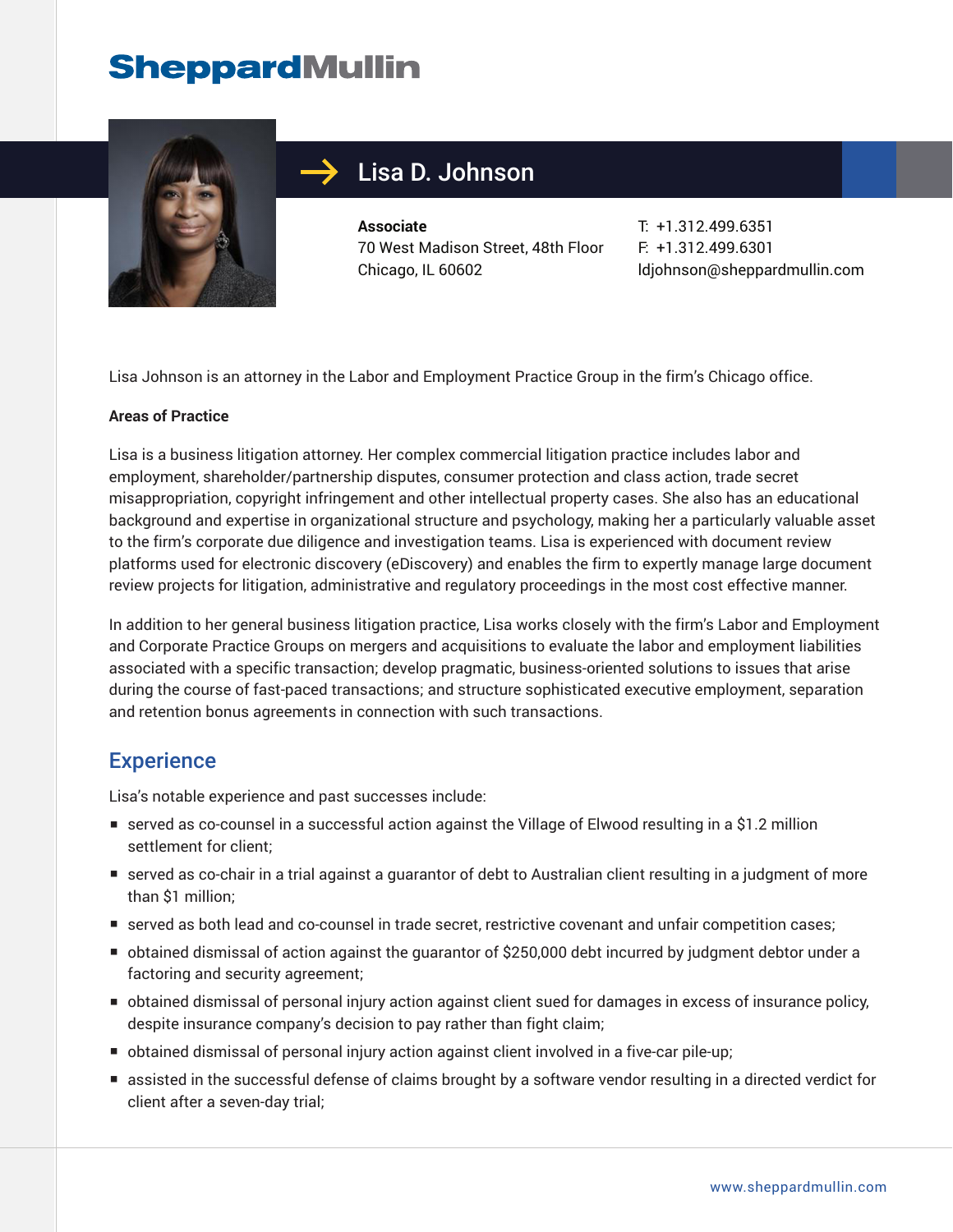## **SheppardMullin**

- assisted in the successful defense of a dissenters rights' appraisal action saving the client more than a million after court adopted our expert's share valuation;
- successfully defended, prosecuted and settled complex bankruptcy matters as well as routine matters such as objections to proof of claims, defense of preference actions, motions to lift stay, and other core bankruptcy proceedings;
- successfully defended, prosecuted and settled a range of actions seeking injunctive relief from the court to enforce restrictive covenants, protect trade secrets and prevent unfair competition, including numerous actions for and/or against insurance brokers;
- successfully managed client's acquisition of a competitor's insurance brokerage team and multi-state risks associated with employee non-competes and restrictive covenants; and
- drafted numerous opinion letters and recommendations on the enforceability of restrictive covenants governed by Illinois and other state laws.

Lisa also gained valuable and transferrable experience working in-house for a large mortgage servicing company. Among other valuable services, Lisa provided the following assistance and support to C-level executives as in-house counsel prior to joining the firm:

- developed and directed outside counsel with respect to litigation and settlement strategies in a wide range of matters, including contested foreclosures, class action lawsuits, consumer protection claims, title disputes, bankruptcy, and personal injury suits;
- actively managed attorney fees and other litigation costs, working closely with business units to develop cost effective resolution alternatives for actual and/or threatened litigation;
- provided information and analysis for management reports tracking law department performance and root causes for litigation;
- developed performance metrics and reporting requirements for outside counsel;
- advised business units daily with respect to day-to-day operations and the status of specific litigated matters;
- trained and managed loan analysts serving as corporate representatives for purposes of verifying pleadings, affidavits, and other legal documents, appearing for trials, depositions, and mediations, and responding to high-level discovery and litigated subpoenas;
- supervised and directed litigation analysts with respect to research and analysis required to develop effective litigation and settlement strategies and timely respond to governmental inquiries and investigations;
- developed a 3-day training program and other training materials for analyzing common legal issues, establishing a proper foundation for business records, and preparing for appearances; and
- implemented various process improvements to increase department's institutional knowledge and informational resources.

#### **Practices**

Labor and Employment Litigation Corporate